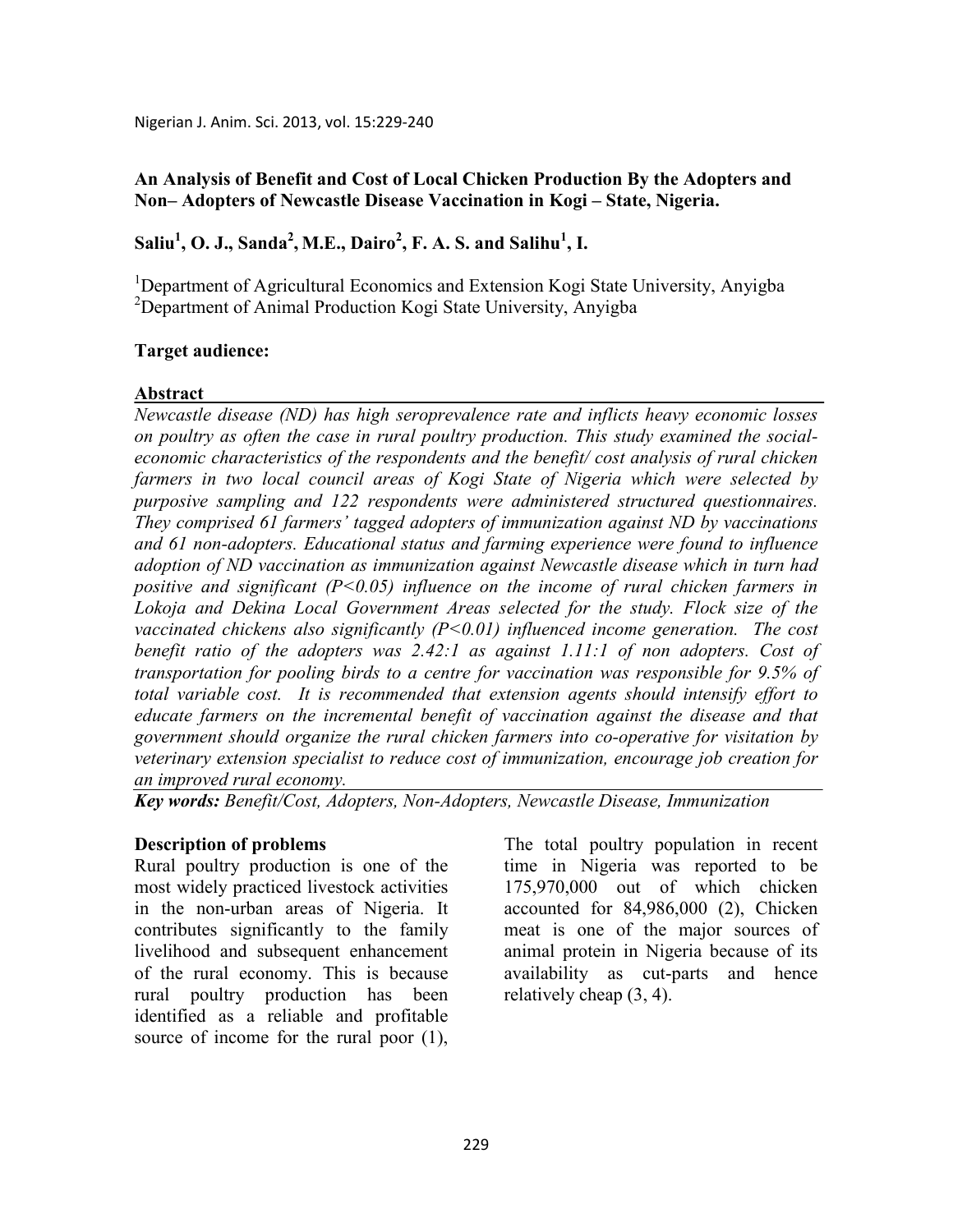Incidences of diseases and infestations have been major militating factors against rural poultry production which often results into high losses or mortality (5, 6). The high mortality rates consequently manifest in the reduction of chicken and its products in the market. Newcastle disease (ND) is a major threat to local chicken production and has been identified to be responsible for over 70 – 80% of annual death in rural poultry production in Nigeria (2), Estimated economic losses due to Newcastle disease (ND) was put at  $(1.4)$  1,440 billion Naira (7). The frequent outbreak of ND results in increased mortality, morbidity and loss of eggs either for breeding or consumption (8).

Vaccination of indigenous chicken has been recommended due to the high potential losses (6). It is in the recognition of this that the Australian Centre for International Agricultural Research (ACIAR) has been supporting collaborative research on the control of Newcastle disease in village chickens in South East Asia and sub-Sahara Africa since 1984.

Live vaccines are produced by National Veterinary Research Institute (NVRI) located in Vom, Plataeu State of Nigeria. The applications of the different vaccines produced prevent the attack of Newcastle disease by increasing the antibody of the birds gradually to a protection level for a longer period of time (9).

The two types of Newcastle disease vaccines produced by NVRI are the

intra–occular B-Strain (Lasota) and Komorov which are available in Nigeria. Application of the vaccines can be by eye drops or through drinking water. The eye drop method was reported to probably have about 80 percent protection against the disease (6). Chicken production is a very popular enterprise among rural farmers in Kogi State of Nigeria located in the middle belt with guinea savanna vegetation which provides a suitable environment for poultry and livestock production. Newcastle disease is prevalent in the study area especially during the dry season of December to March with seroprevalence rate of about 63% (10). Vaccination has been the only prophylactic measure against ND, however the level of awareness among the chicken producers in the rural communities of the study is obscure. The socio-economic variables that can enhance the income from chicken production and the benefit/cost ratio among the adopters and non–adopters of ND vaccination/immunization become an important question in Kogi State of Nigeria. This study therefore is poised to assess the socio-economic characteristics of the selected rural communities in Kogi State of Nigeria with a view to address the raised issue among other questions. The specific objectives of the study are to;

i. determine and describe the socioeconomic characteristics of the rural chicken producers and establish which of them will influence the income generation from chicken production.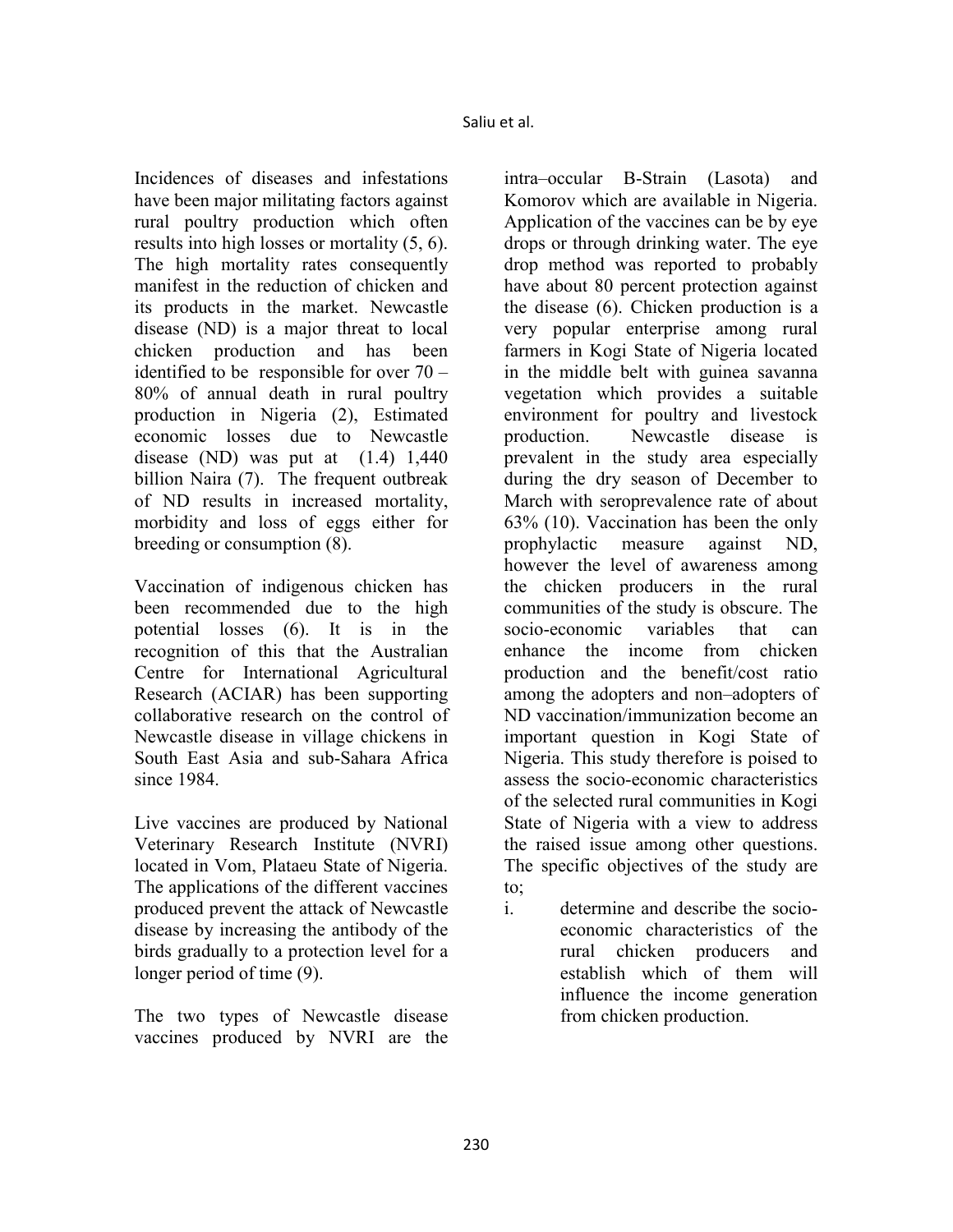- ii. determine the level of awareness of vaccination/immunization against Newcastle disease.
- iii. estimate the benefit/cost ratio of rural chicken production by the adopters and non-adopters of vaccination/immunization as a technology.

## **Materials and Methods**

#### *The study area*

The study was carried out in two local council areas of Kogi State of Nigeria delineated as local government areas (LGA). They are namely; Lokoja Local Government Area and Dekina Local Government Area. Lokoja LG and Dekina LG were located respectively in the western and eastern agro-ecological zones of the State. Kogi State is located on latitude  $7^{\circ}31'$  to  $8^{\circ}10'$  north and longitude  $6^{\circ}15'$  east of the equator. It is a rural agrarian State with about 3.2 million people while the population of the local government areas was about 196,643 for Lokoja LGA and 260,968 for Dekina LGA (11). The annual rainfall in the State is 1016 – 1524mm with clear two seasons in the year namely, the wet/rainy season (April – October) and the dry season (November – March). Residents of the State and indeed the LGA are mostly farmers. The farmers engaged in production of arable crops such as cereals, (maize and rice), legumes (soybeans and bambara nut) and tree crops mainly cashew and mango. However, Lokoja LGA because of its location around river Niger confluence also engage in a lot of fishing activities while Dekina LGA are more into

bambara nut production. The natives in Lokoja LGA are mostly the Nupe, Oworo and the Kakanda while Igala tribe predominante in Dekina LGA. These two LGAs have infrastructural facilities such as electricity, schools, roads, health centres, departments/annexes of the Ministry of Agriculture and Rural Development and other government parastatals.

#### *Sampling techniques*

Kogi State has four agro-ecological zones as clearly demarcated by Kogi State Agricultural Development Project for extension structure. Multi – stage random sampling was used to select the respondents. The first stage was to select two zones namely, B and C from the four agro-ecological zones. In the second stage, one local council area or LGA was selected from each of the two zones. Dekina LGA (Zone B) and Lokoja LGA (Zone C) emerged as the selected local councils.

There are six hundred and forty (640) contact farmers in Lokoja LGA and five hundred and seventy six (576) contact farmers in Dekina LGA. (12). Five percent (5%) of the contact farmers that adopted Newcastle vaccination in Lokoja and Dekina LGAs were purposively selected. In Lokoja LGA 32 farmers were selected out of those who adopted ND vaccination while 29 were also randomly picked in Dekina LGA to give a total of 61. A total number of 61 farmers that did not adopt vaccination were also purposively selected from the two LGAs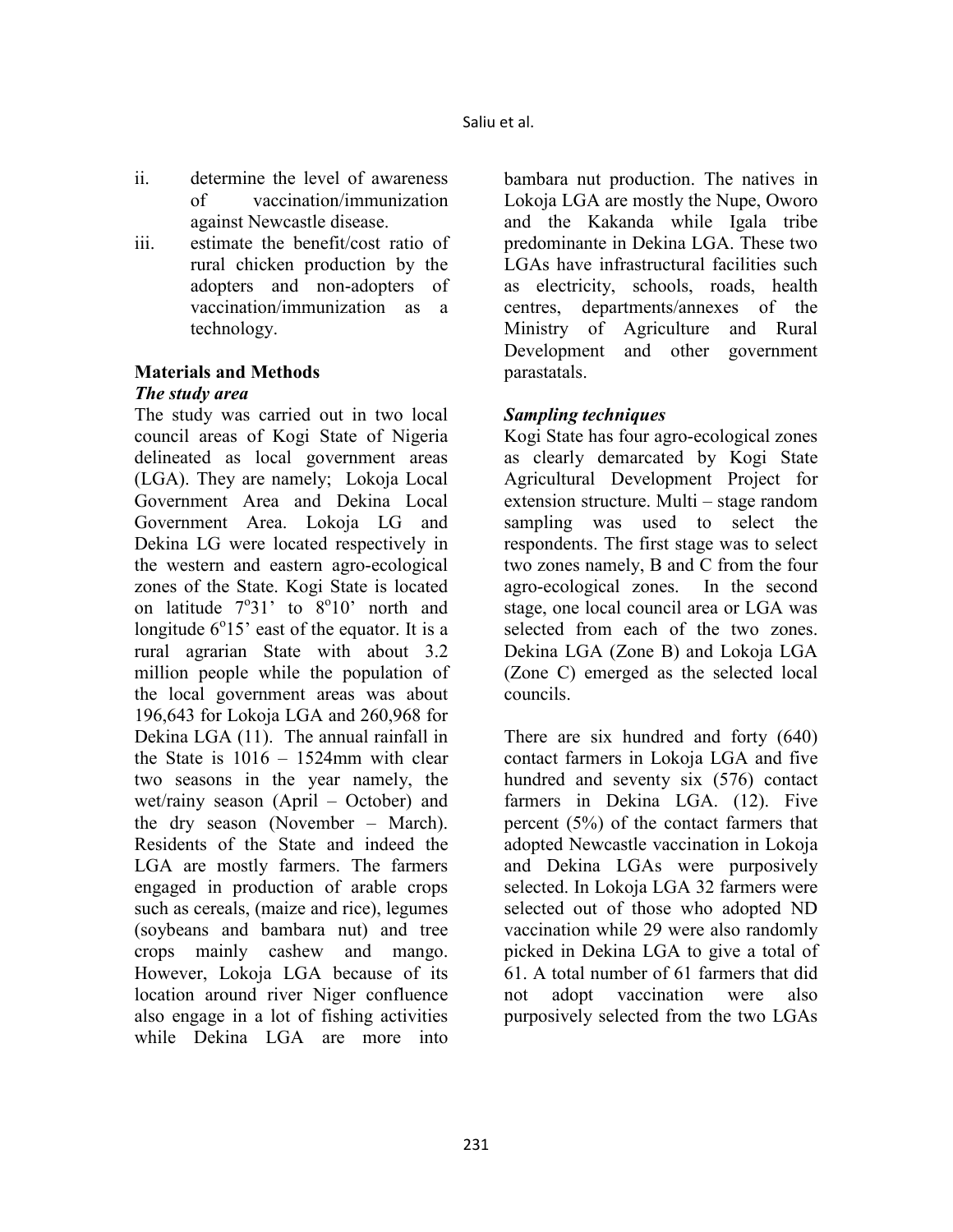that represented the non-adopters to make a total of 122 respondents in all.

#### *Data collection*

Data were collected by administering 122 sets of structured questionnaires to the local chicken producers through field observations for over a period of three months (October - December 2009). These data include the socio-economic characteristics such as age, farming experience, household size, number of birds reared, adoption of Newcastle disease vaccination, income from local chicken production and other social variables like education and job description. Secondary data were generated from variable cost of inputs and sales of products.

Primary data were also collected which includes number of eggs, chicks, hens and cocks raised from which income were calculated by farmers in the study area. The number of chickens vaccinated per respondent of farmers that adopted vaccination against ND was also recorded. Estimate of benefit and cost of those that adopted ND vaccination and those that did not were derived using the market and current prices of the various categories of local chickens and eggs.

## *Data analysis*

The primary data were ranked and analyzed using descriptive statistics while multiple regression was employed to find the socio-economic characteristics which influenced income generated from local chicken production using the implicit model  $Y = CX_1, X_2, X_3 - -X_n$ ,

and the explicit form;  $Y = b0 + b_1x_1 + b_2x_2 + b_3x_3 + b_4x_4 + b_5x_5$  $+ b_6x_6 + n$ Where:  $Y =$  Income from sales of poultry products (in naira)  $X_1$  = Age (in years)  $X_2$  = Educational status  $X_3$  = Number of birds (in number)  $X_4$  = Family size (Number of people living and feeding together)  $X_5$  = Experience in chicken farming (in years)  $X_6$  = Use of vaccines (Number of birds vaccinated)  $U = Error term$ 

Benefit/Cost ratio analysis was calculated from the values of the incremental benefit from the vaccination and the cost of vaccination based on the data generated from the study (Tables 3& 4). Gross margin was calculated using the equation below;

 $GM = TR - TVC$ 

Where  $GM =$  Gross Margin,  $TR = Total$ Revenue and TVC = Total Variable Cost. Water, feed consumed and other routine traditional management practices by village chicken producers in these LGAs were constant for both adopters and nonadopters of Newcastle disease vaccination.

## **Results and Discussion**

Table 1 presents the social-economic characteristics of the respondents. There were more females (69.67%) involved in rural chicken production than the males (30.33%). It implies that women raised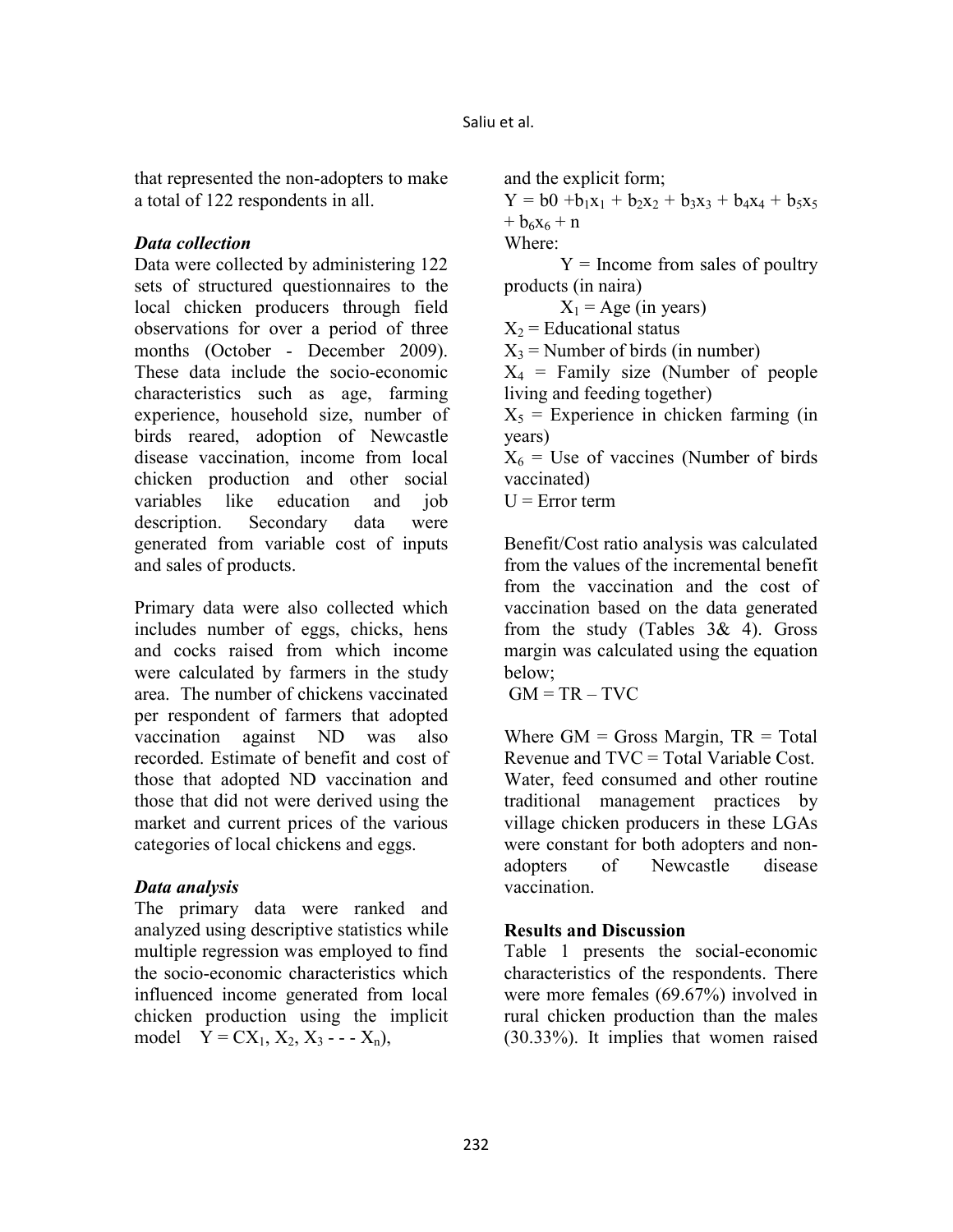chicken in the rural area more than men. The men in the rural area were more into arable crop farming which took more of their time. Women in the process of carrying out daily routine chores in the house, spare time to raise chicken and feeding them often time in the morning before going out to market or getting involved in other farming activities. Women also raise chicken for economic gains in terms of cash to cater for emergency financial obligations. These findings agreed with report of (13) that poultry farming served as the main cash earnings available to rural women. It could also be a carry forward effect of the agricultural policy of the military administration in Nigeria called "Better Life for Rural Women Development" that lingered on till about 1999 where women were trained and empowered by government in their choice of agricultural vocation. Among the animal component of the programme is poultry production. Others include rabbit, and snail production. This may have given the women an edge over the men.

The age distribution of respondents that practiced rural chicken indicated that adults engaged more in rural chicken production (Table 1). Those in age group 31 – 40 years practiced rural chicken production more (50.82%) than those within  $41 - 50$  years  $(22.13%)$  and were closely followed by 21 – 30 years (18.03%). Those in school age bracket below 20 years were not engaged in rural chicken production as report gathered on the field indicated that they assisted in

feeding and other routine chores for the birds.

This shows that adults in their productive age are more engaged in rural chicken rearing. Farming enterprise at subsistence level of production appears not generally attractive to youth and young school leavers (14) which is contrary to the reports of earlier workers that the young and youth of rural communities engaged in rural poultry and/or livestock farming (15). Generally, youth in Nigeria are more interested in commercial ventures that can fetch them instant income (14).

Rural chicken farming cuts across the educational strata in the LGAs (Table 1). The spread covers those with primary school education as well as degree holders. Those with primary school education recorded highest involvement in rural chicken production (55.74%) followed by respondents that possessed adult education (21.31%) and closely by dwellers trained to secondary school level (20.49 %). Respondents with higher education like degree were the lowest (2.46%). This results further buttressed the fact that adult of productive age were more interested in rural chicken production because those with adult education and primary school education must have constituted the largest percentage of the respondents. Generally, possession of training/education must have assisted some of the farmers in adopting new technology of advantage and profitability.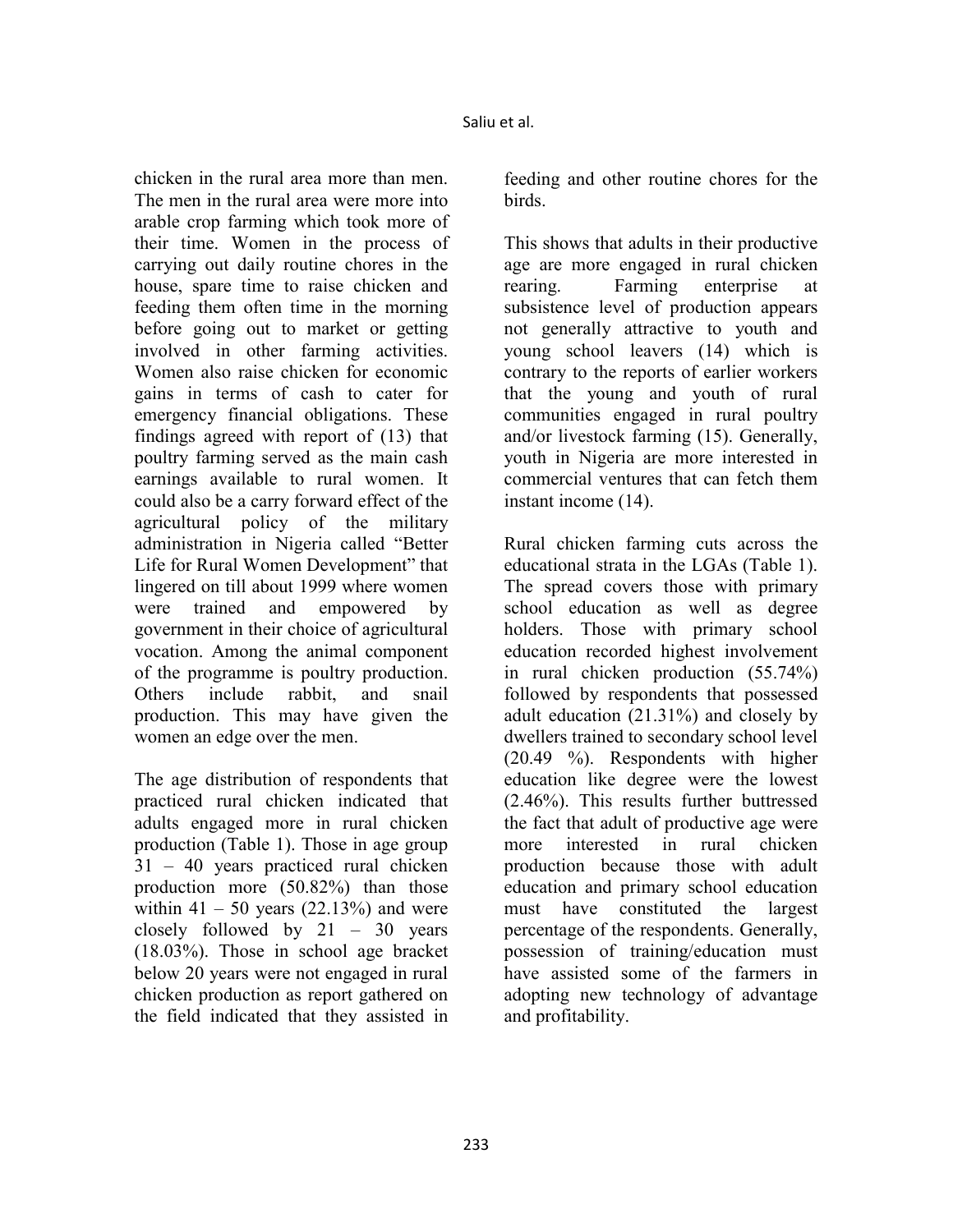Saliu et al.

| radic r socio-cconomic Characteristics or the respondents<br><b>Respondent</b> | <b>Frequency</b> | Percentage |
|--------------------------------------------------------------------------------|------------------|------------|
| <b>Gender</b>                                                                  |                  |            |
| Male                                                                           | 37               | 30.33      |
| Female                                                                         | 85               | 69.67      |
| Age                                                                            |                  |            |
| $20 - 30$                                                                      | 22               | 18.03      |
| $31 - 40$                                                                      | 62               | 50.82      |
| $41 - 50$                                                                      | 27               | 22.13      |
| $\geq 50$                                                                      | 11               | 09.02      |
| <b>Educational qualification</b>                                               |                  |            |
| Adult education                                                                | 26               | 21.31      |
| Primary education                                                              | 68               | 55.74      |
| Secondary education                                                            | 25               | 20.49      |
| Degree/equivalent                                                              | $\overline{3}$   | 02.46      |
| <b>Family size</b>                                                             |                  |            |
| $1 - 5$                                                                        | 45               | 36.89      |
| $6 - 10$                                                                       | 52               | 42.62      |
| $11 - 15$                                                                      | 22               | 18.03      |
| $\geq 16$                                                                      | $\overline{3}$   | 02.46      |
| <b>Farming experience</b>                                                      |                  |            |
| 1-5 years                                                                      | 37               | 30.32      |
| $6-10$ years                                                                   | 45               | 36.89      |
| $11-15$ years                                                                  | 30               | 24.59      |
| $16-20$ years                                                                  | 5                | 04.10      |
| $>20$ years                                                                    | 5                | 04.10      |
| <b>Awareness level</b>                                                         |                  |            |
| Aware                                                                          | 64               | 52.46      |
| Not aware                                                                      | 58               | 47.54      |
|                                                                                |                  |            |

**Table 1 Socio-economic Characteristics of the respondents** 

The household size of  $6 - 10$  constituted the largest percentage of rural chicken producers (42.62%) in Lokoja and Dekina LGAs. They were followed by household size of  $1 - 5$  (36.89%),  $11 - 15$ (18.03%) and those having above 16 ranked lowest (2.46%). The household size of  $6 - 10$  appeared to be the average size of low income group of most rural dwellers and probably raised local

chickens for economic purpose. This implies that routine poultry husbandry services or labour could be made available by family with fairly large size. Respondents with 6 – 10 years of experience in farming ranked highest (36.89%) among the rural chicken producers while those with  $16 - \ge 20$  was lowest (4.10%). The years of experience tally with the possibility of influence of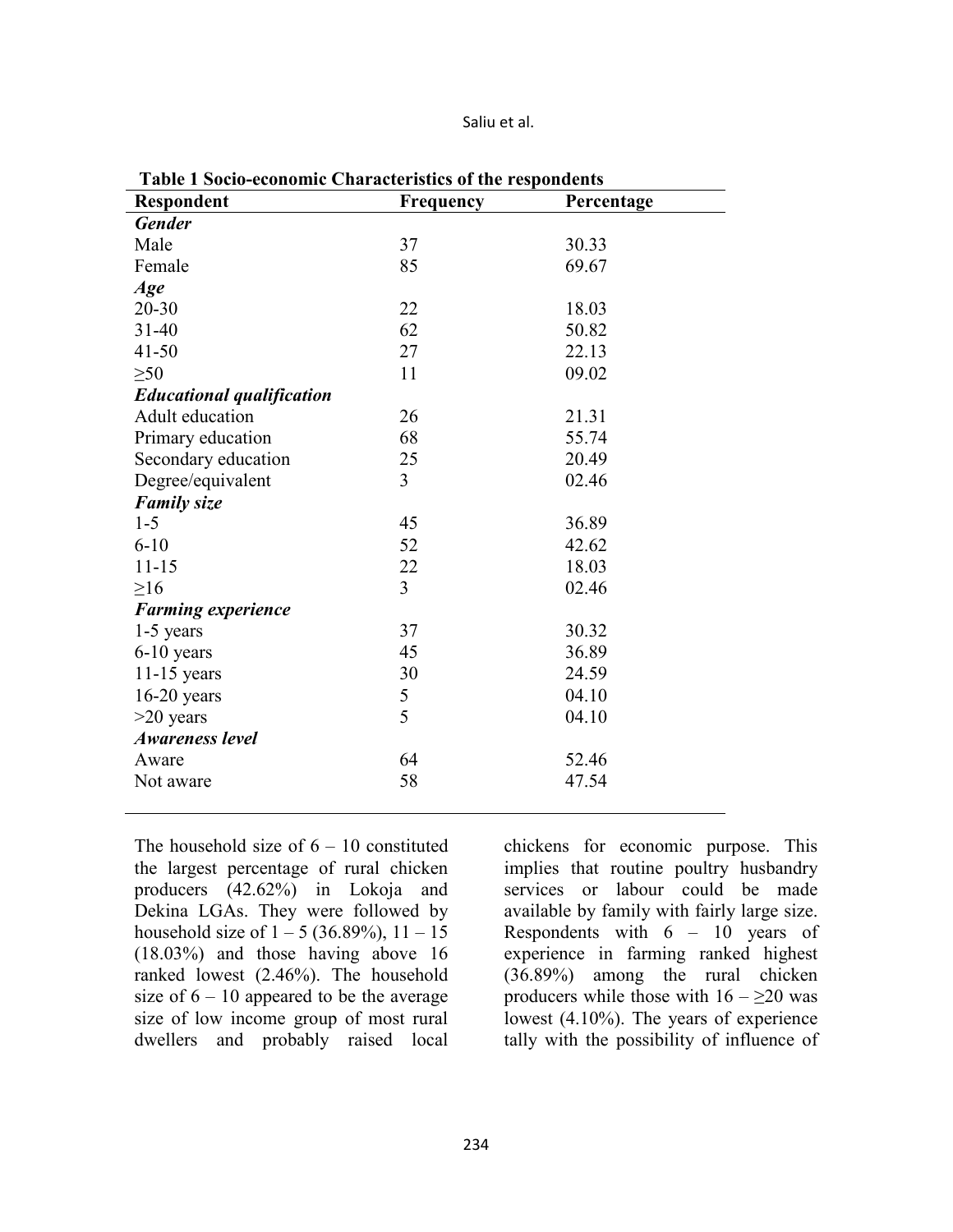the government agricultural policy of Better Life for Rural Women Development that metamorphoized into different names by successive administrations in government up to 1999. This no doubt may have influence on the rate of adoption of ND vaccination. About 52.46% of the respondents were aware of immunization against Newcastle disease using ND vaccines. This indicated that the farmers were well informed on some of the management principles of chicken production that may be attributable to experience on the field and this agreed with the previous work of (16).

Figure 1 shows the number of chicken reared by the respondents. Those that reared 1 – 20 birds ranked highest with  $45.08\%$  while  $41 - 60$  birds were lowest (8.20%). It implies that the rural chicken producers were small scale farmers. This may have effect on the adoption of Newcastle disease vaccine as the vial or dosage produced was for minimum of 200 birds, considered a bit expensive hence adoption of immunization technique may be perceived as not cost effective especially by non-educated farmers. It therefore implies that birds must be pooled to effectively reduce labour and other overhead cost of ND immunization.





Table 2 shows the effectiveness of vaccination on some of the indices monitored. Results indicated that education showed positive and significant (P<0.01) influence on the income from local chicken production through immunization by the adoption of ND

vaccines. Other socio-economic status of the respondents, such as farming experience and number of birds also significantly (P<0.05) influenced income generation from rural chicken production. These results agreed with the *apriori* expectation. The result on vaccination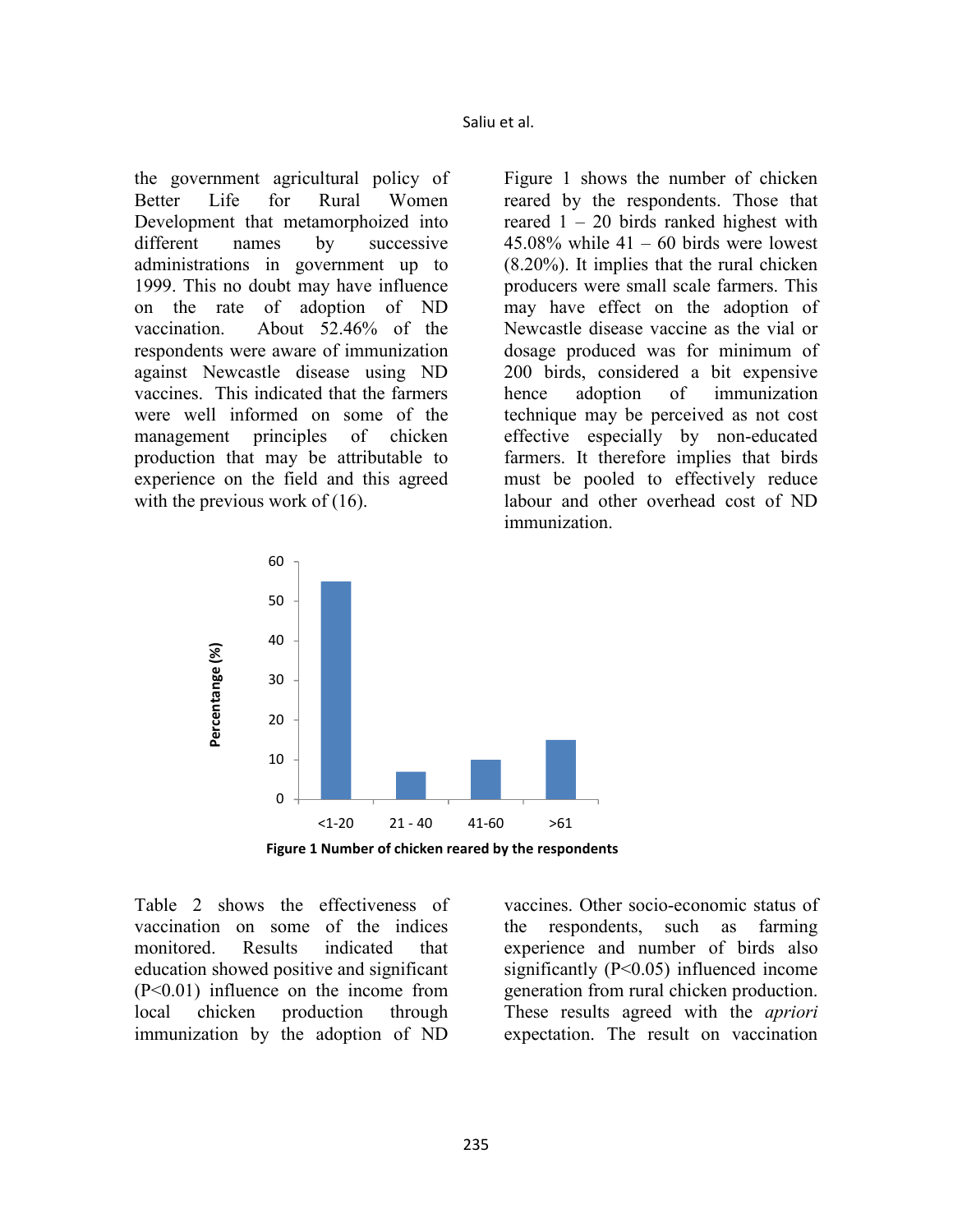implies that the more the number of birds vaccinated against Newcastle disease, the more the possibility of increasing the income which is in agreement with previous studies (17; 6). The  $R^2$  also revealed that about 70.1 percent of the income generated from local chicken production was influenced by the listed socio-economic variables.

Table 3 shows the indices for analysis of the benefit cost ratio. It is clear from the data those respondents that adopted ND immunization using the vaccines recorded higher economic gains from chicken and egg sales than those that did not adopt the immunization technology. The disparity was obviously as a result of loss due to death or mortality caused by infestation of Newcastle disease.

| Table 2 Socio-economic factors influencing income from local chicken production. |  |  |
|----------------------------------------------------------------------------------|--|--|
|----------------------------------------------------------------------------------|--|--|

| <b>Explanatory</b> | <b>Standardized</b> | <b>T</b> -value | $\mathbb{P}/\mathbb{P}$ |
|--------------------|---------------------|-----------------|-------------------------|
| variables          | coefficient         |                 | Level                   |
| Constants          | 0.287               | 28.204          | $0.00*$                 |
| Age                | 0.007               | 0.383           | 0.72                    |
| Education          | 0.26                | 1.944           | $0.004**$               |
| Number of Birds    | 0.23                | 0.940           | 0.349                   |
| Family size        | 0.10                | 0.439           | 0.662                   |
| Chicken experience | 0.061               | 2.222           | $0.004**$               |
| Vaccination        | 0.361               | 11.192          | $0.00*$                 |
| adopted            |                     |                 |                         |

Source: Field survey 2009

\*Values significant  $p < 0.01$ ; \*\* Values significant  $p < 0.05$  $R^2 = 0.70$ 

#### **Table 3 Indices for Analysis of Benefit/Cost Ratio**

| S/ | Types      | Adopters               |    |                | Non-Adopters |                |                            |       |               |       |                |    |
|----|------------|------------------------|----|----------------|--------------|----------------|----------------------------|-------|---------------|-------|----------------|----|
| N  | of bird    | N <sub>0</sub>         | of | N <sub>0</sub> | of           | N <sub>0</sub> | of                         | No of | No of birds   |       | N <sub>0</sub> | of |
|    |            | birds                  |    | birds lost/    |              | birds          |                            | birds | lost/Mortalit |       | birds          |    |
|    |            | Mortality<br>vaccinate |    |                | after        |                |                            | y     |               | after |                |    |
|    |            | $(\%)$<br>d            |    |                | Mortality    |                | $\left(\frac{0}{0}\right)$ |       | Mortalit      |       |                |    |
|    |            |                        |    |                |              |                |                            |       |               |       | y              |    |
|    | Hens       | 559                    |    | 43(7.69)       |              | 516            |                            | 512   | 213(41.4)     |       | 299            |    |
| 2  | Cocks      | 435                    |    | 19(4.37)       |              | 416            |                            | 427   | 109(25.5)     |       | 318            |    |
| 3  | Chicks     | 1078                   |    | 192(17.8)      |              | 886            |                            | 769   | 391(50.8)     |       | 378            |    |
| 4  | Total      | 2072                   |    | 254(12.3)      |              | 1818           |                            | 1708  | 713(41.7)     |       | 995            |    |
| 5  | Average    | 5031                   |    | 387(7.69)      |              | 4644           |                            | 4608  | 1917          |       | 2691           |    |
|    | $Egg/$ hen |                        |    |                |              |                |                            |       |               |       |                |    |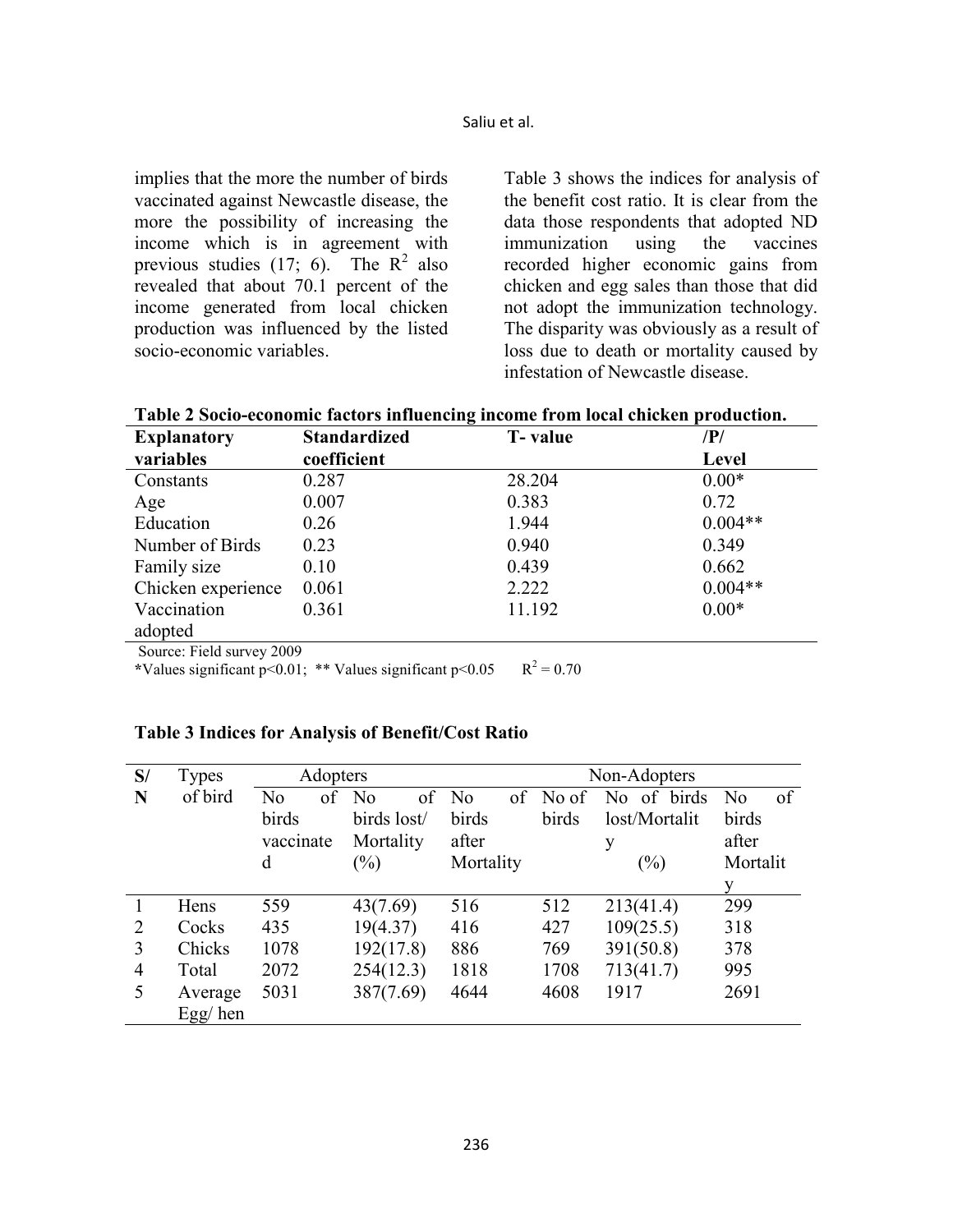Table 4 presents all the variable cost used in the calculation of the gross margin and benefit cost ratio. The gross margin of respondents that adopted ND vaccines immunization was higher by 883.8% than the non-adopters.

The benefit cost ratio of the adopters of immunization through ND vaccination was 218% higher than the non-adopters (2.42:1 and 1.11: 1, respectively). It implies that those who adopted the vaccination against Newcastle disease gained more income on the average than those who did not adopt. This study however observed that cost of transportation for pooling of birds together for vaccination at a centre was

responsible for 9.35% of the total variable cost. This could be addressed by organizing the rural chicken farmers into co-operatives recognized by government. They could be assisted to hire the services of veterinary extension specialist as it is done for the nomads engaged in cattle production with a view to encourage adoption, production and ultimately improved economy of the rural dwellers.

Proper enlightenment of the rural chicken producers through extension will not only improve economic gains of the farmers but also serve as a window of opportunity for job creation at local level and revenue generation for government.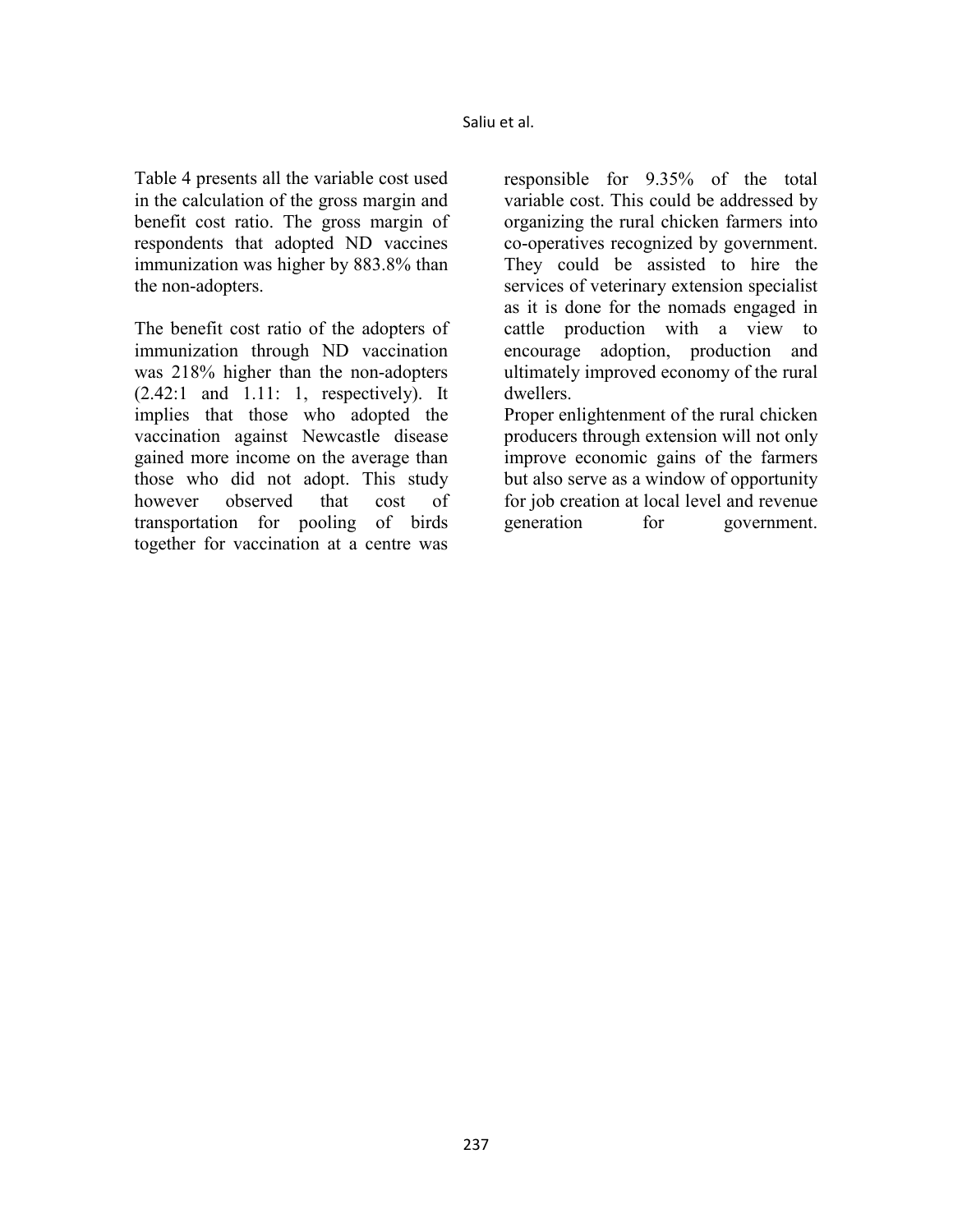#### Saliu et al.

| S/N           | <b>Items</b>             | <b>Unit Price</b> | <b>Adopters of Newcastle</b> |                     | <b>Non-adopters of Newcastle</b> |          |  |
|---------------|--------------------------|-------------------|------------------------------|---------------------|----------------------------------|----------|--|
|               |                          | N                 | <b>Vaccines</b>              |                     |                                  | vaccines |  |
|               |                          |                   | Quantity                     | Amount $\mathbb{N}$ | Quantity                         | Amount N |  |
| A             | Eggs                     | 15                | 4644                         | 69,600              | 2691                             | 40, 365  |  |
| $\, {\bf B}$  | Cocks                    | 800               | 416                          | 332, 800            | 318                              | 254, 400 |  |
| $\mathcal{C}$ | Chicks                   | 100               | 886                          | 88,600              | 378                              | 37,800   |  |
| D             | Hens                     | 500               | 516                          | 258,000             | 299                              | 149, 500 |  |
| E             | Total revenue            |                   |                              | 749,060             |                                  | 482, 065 |  |
| $\mathbf F$   | *No of birds             | *see              | 2075                         | 5,200               | N <sub>o</sub>                   |          |  |
|               | & cost of<br>vaccination | footnote          |                              |                     | vaccination                      |          |  |
| G             | Cost of chicks           | 100               | 2075                         | 207, 500            | 1708                             | 170, 800 |  |
|               | $(a)$ 4 weeks<br>old     |                   |                              |                     |                                  |          |  |
| H             | Labour Cost              | $\yen$ 200 for    | 2075                         | 2075                | N <sub>0</sub>                   |          |  |
|               | for                      | 200 birds.        |                              |                     | vaccination                      |          |  |
|               | vaccination              |                   |                              |                     |                                  |          |  |
| $\mathbf I$   | Transportation           | $475$ per         | 61                           | 28, 975             | N <sub>o</sub>                   |          |  |
|               | cost to                  | adopter           | adopters                     |                     | vaccination                      |          |  |
|               | vaccinate                |                   |                              |                     |                                  |          |  |
| $\mathbf{J}$  | **Cost of                | Unit cost as      | Birds= $317$                 | 309, 735            | $Birds = 713$                    | 432, 355 |  |
|               | total birds &            | in $A, B, C$      | Eggs is                      |                     | Egg is                           |          |  |
|               | eggs lost to             | &D                | $43x9=387$                   |                     | $213 \times 9$                   |          |  |
|               | <b>ND</b>                |                   |                              |                     | $= 1917$                         |          |  |
| K             | Total variable<br>cost   | $F+G+H+I+J$       |                              | 309, 735            |                                  | 432, 355 |  |
| L             | Gross margin             | $E - K$           |                              | 439, 325            |                                  | 49,710   |  |
| M             | Benefit/Cost             | E/K               |                              | 2.42:1              |                                  | 1.11:1   |  |
|               | Ratio                    |                   |                              |                     |                                  |          |  |

Table 4 Benefit/Cost ratio of adoption and non-adoption of Newcastle disease vaccines by **farmers' in Lokoja and Dekina Local Government Areas** 

Source: Field survey 2009

\*One vial of ND vaccines cost ₦500/200 birds; \*\* See data from Table 3

# **Conclusions and Application**

It was concluded that:

1. Vaccination against Newcastle disease was found to be profitable for rural chicken producers. This

can help to alleviate poverty and encourage job creation.

2. Extension agents should increase the rate of educating farmers on adoption of the vaccination with emphasis on the benefits from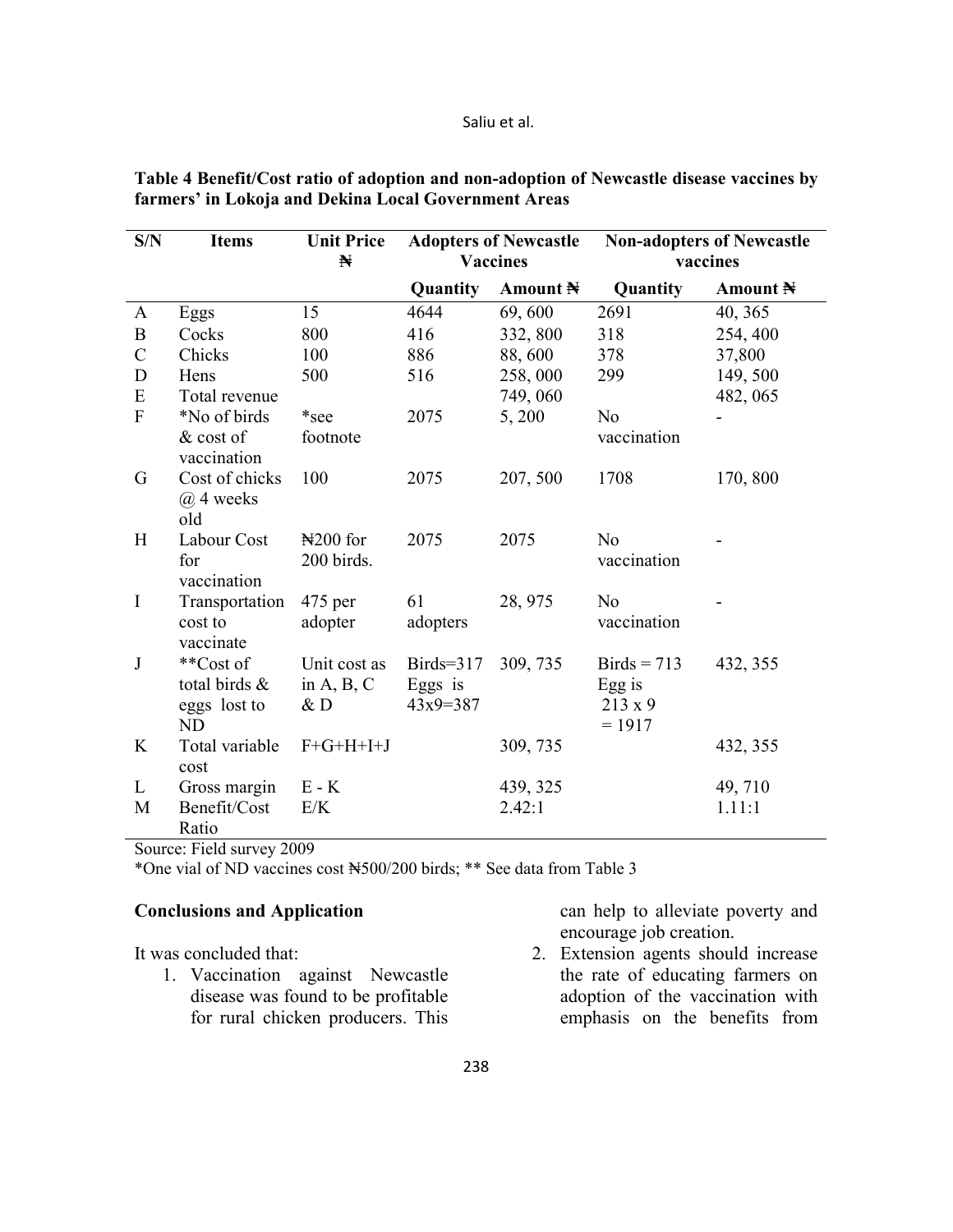vaccination against Newcastle disease.

- 3. Pooling of birds to a centre for vaccination as observed in this study could further encourage spread of disease. It is therefore recommended further that veterinary extension specialist should be employed to visit rural farmers with a view to offer clinical services.
- 4. Farmers could be organized into co-operatives that may be empowered to hire the services of veterinary consultants for this purpose as it is applicable for the nomads engaged in cattle production.

## **References**

- 1. Food and Agriculture Organization (FAO) 2002. Characteristics and Parameters of Family Poultry Production in Africa. Printed by IAEA in Austria. Pp. 6.
- 2. Muhammed, L.U, Fasira, F.O. and Dawina, M.S. (2002). The Poultry in Nigerian. An overview. In: Muhammed L.U, B. Maisaaman and M.E. Ogedengbe (Eds). Towards the Economic Enhancement of Women. Proceeding of the National Veterinary Research Institute, Vom in Collaboration with Project Coordinating Unit (PCU) Shada FCT, Women alive foundation and ADPS October 7  $-10.$
- 3. Atteh, J.O. (1990) Rural poultry production in western middle belt region of Nigeria. *In* E.B. Sonaiya, ed. *Rural poultry in Africa: proceedings of an international workshop,* p. 211- 220. African Network for Rural Poultry Development (ANRPD), Department of Animal Science, Obafemi Awolowo University, Ile Ife, Nigeria.
- 4. Aini, I. (1990). Indigenous chicken poultry production in South- East Asia. World's Poultry Sc. J. 46: 51-57.
- 5. Alders R, Anjos. F.D. Baguol, B., Fringe, R., Lobo, G., Meta, B. and Young, M. (2005). Learning about the Control of Newcastle disease with Village Chicken Farmers in Mozambique. In: Czech C. (Ed) Participatory Livestock Research. A Guide CTA Publication Pp. 153 – 163.
- 6. Ajayi, F.O. (2010). Nigeria indigenous chicken: A valuable genetic resource for meat and egg production *Asian J. Poult. Sci. 14:164-172.*
- 7. Usman, M. and Haruna, E. S. (2002). Poultry Production Innovation. In: Muhammed L.U, B. Mcusaaman and M.E. Ogedengbe (Eds) Towards the Economic Enhancement of Women. Proceeding of the National Veterinary Research Instiutte, Vom in Collaboration with Project Coordinating Unit (PCU) Shada FCT, Women valive